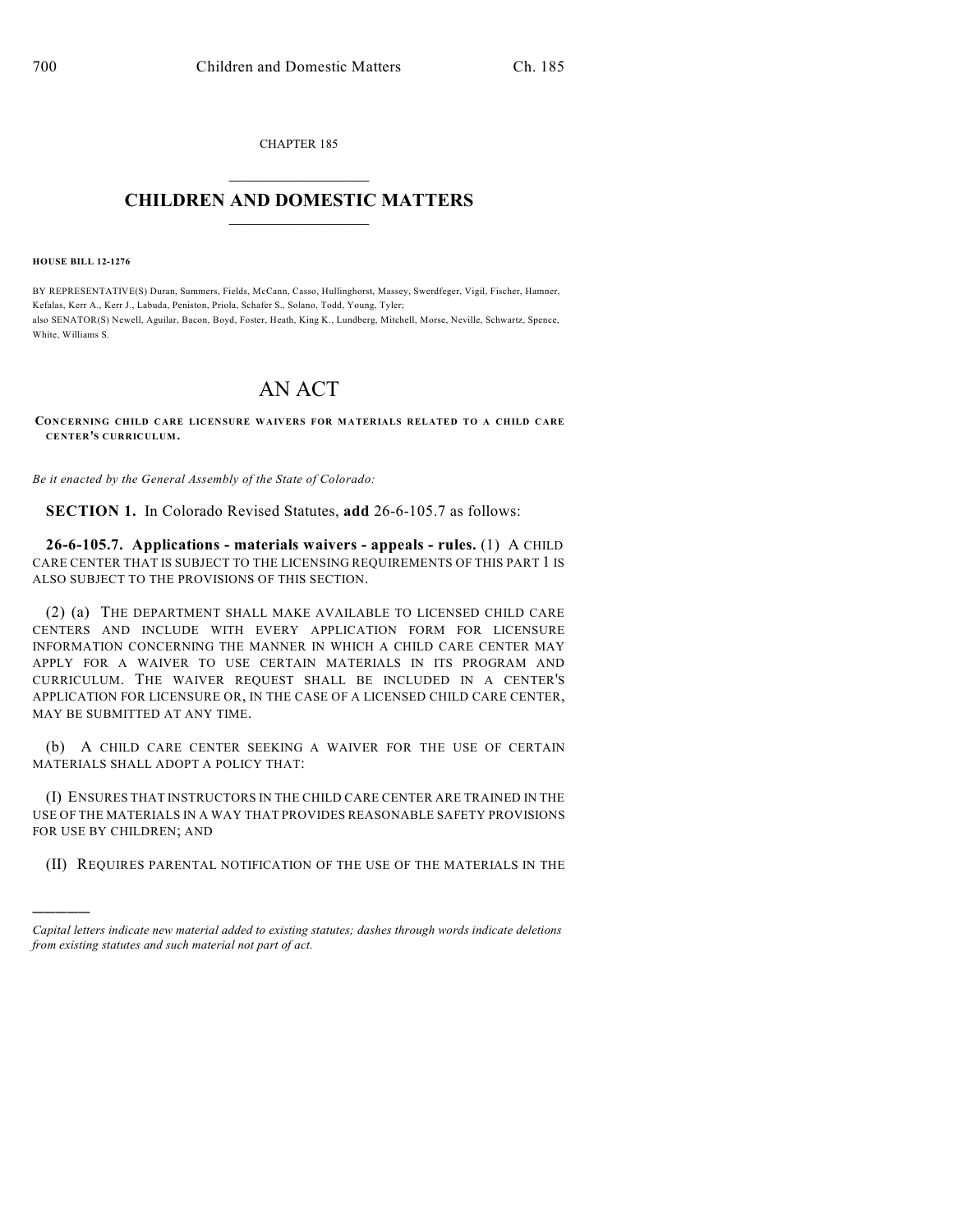CHILD CARE CENTER AND THE POTENTIAL SAFETY RISKS ASSOCIATED WITH THE MATERIALS. THE POLICY SHALL REQUIRE THE CHILD CARE CENTER TO OBTAIN SIGNED PARENTAL CONSENT FORMS ACKNOWLEDGING AWARENESS OF THE RISKS IN USING THE MATERIALS IN THE CHILD CARE CENTER.

(3) IF A LICENSED CHILD CARE CENTER RECEIVES NOTICE OF A VIOLATION PURSUANT TO THIS PART 1, INFORMATION CONCERNING THE WAIVER AND APPEAL PROCESS DESCRIBED IN THIS SECTION SHALL BE INCLUDED IN THE NOTIFICATION TO THE CHILD CARE CENTER.

(4) THE STATE BOARD SHALL PROMULGATE RULES FOR THE IMPLEMENTATION OF THIS SECTION, INCLUDING:

(a) THE REQUIREMENTS FOR THE GRANTING OF A WAIVER REQUEST, WHICH REQUIREMENTS SHALL INCLUDE THAT THE DEPARTMENT MAKE A DECISION ON THE WAIVER REQUEST AND NOTIFY THE CHILD CARE CENTER OF ITS DECISION NO LATER THAN SIXTY CALENDAR DAYS AFTER RECEIPT OF THE REQUEST;

(b) THE REQUIREMENTS FOR THE DENIAL OF A WAIVER REQUEST, WHICH REQUIREMENTS SHALL INCLUDE THAT THE DEPARTMENT MAKE A DECISION ON THE WAIVER REQUEST AND NOTIFY THE CHILD CARE CENTER OF ITS DECISION NO LATER THAN SIXTY CALENDAR DAYS AFTER RECEIPT OF THE REQUEST;

(c) THE PROCESS BY WHICH A CHILD CARE CENTER MAY APPEAL A DENIAL OF A WAIVER REQUEST, WHICH PROCESS SHALL INCLUDE, BUT NEED NOT BE LIMITED TO:

(I) THAT UPON THE RECEIPT OF A DENIAL OF A WAIVER REQUEST, A CHILD CARE CENTER HAS UP TO FORTY-FIVE CALENDAR DAYS TO APPEAL THE DENIAL DECISION TO THE DEPARTMENT;

(II) THAT THE DEPARTMENT SHALL ACT UPON THE APPEAL WITHIN FORTY-FIVE CALENDAR DAYS;

(III) THAT THE DEPARTMENT SHALL PROVIDE NOTICE OF ITS DECISION ON THE APPEAL WITHIN TEN CALENDAR DAYS AFTER ITS DECISION TO THE APPEALING CHILD CARE CENTER; AND

(IV) THAT THE APPEALING CHILD CARE CENTER HAS THE RIGHT TO MEET IN PERSON WITH DEPARTMENT PERSONNEL CONCERNING THE APPEAL, BUT THAT THE ENTIRE APPEALS PROCESS SHALL LAST NO MORE THAN ONE HUNDRED CALENDAR DAYS AFTER THE DATE OF THE NOTICE OF DENIAL OF THE WAIVER REQUEST.

(5) WHENEVER PRACTICABLE, THE DEPARTMENT SHALL USE THE SAME INSPECTOR FOR:

(a) MULTIPLE VISITS TO A SINGLE CHILD CARE CENTER SEEKING A WAIVER PURSUANT TO THIS SECTION; OR

(b) MULTIPLE VISITS TO TWO OR MORE INDIVIDUALLY LICENSED CHILD CARE CENTERS THAT ARE WHOLLY OWNED, OPERATED, AND CONTROLLED BY A COMMON OWNERSHIP GROUP.